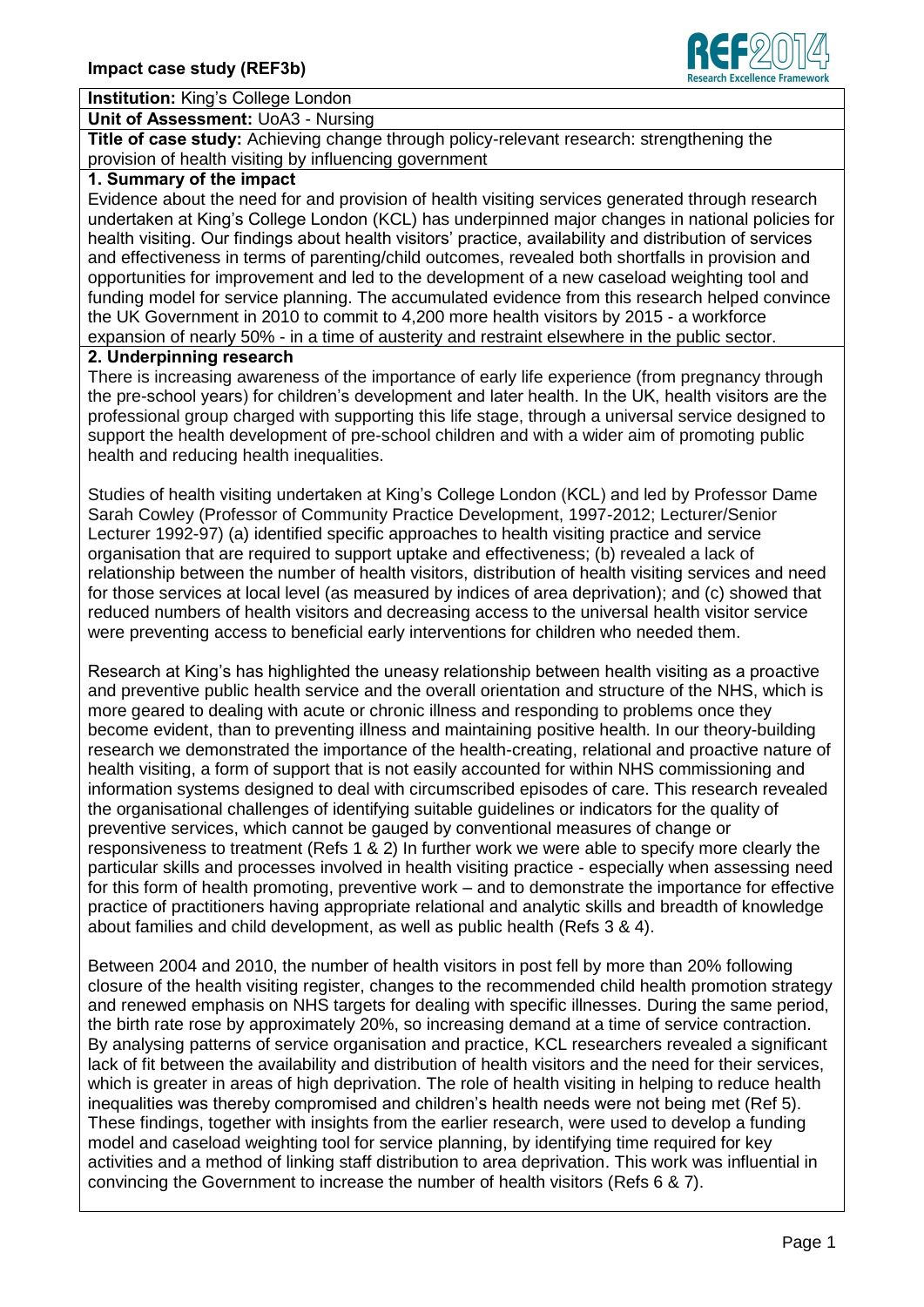

Through combining raw data from a 2007 survey of parents conducted by the Family and Parenting Institute (FPI) with health visiting survey data collected in the same year (Ref 8), we established convincing evidence of the *ad hoc* nature of service distribution. This additional analysis strengthened the findings of the consumer survey, adding rigour and providing the credibility needed to influence policy (Ref 5).

## **3. References to the research**

**Ref 1** Cowley S. In health visiting, a routine visit is one that has passed *Journal of Advanced Nursing* 1995; 22(2):276-284. (Scopus citations 21)

**Ref 2** Appleton JV, Cowley S. The guideline contradiction: health visitors' use of formal guidelines for identifying and assessing families in need. *International Journal of Nursing Studies* 2004; 41:785-797. (Scopus citations 13)

**Ref 3** Appleton JV, Cowley S. Health visiting assessment—unpacking critical attributes in health visitor needs assessment practice: A case study. *International Journal of Nursing Studies* 2008; 45 (2):232-245. (Scopus citations 10)

**Ref 4** Appleton JV, Cowley S. Health visiting assessment processes under scrutiny: A case study of knowledge use during family health needs assessments. *International Journal of Nursing Studies* 2008; 45(5): 682-696. (Scopus citations 6)

**Ref 5** Cowley S, Caan W, Dowling S. Too little for early interventions? Examining the policypractice gap in English health visiting services and organisation. *Primary Health Care Research and Development* 2009; 10:130–142.(No Scopus data)

**Ref 6** Cowley S. A funding model for health visiting: baseline requirements (part 1). *Community Practitioner* 2007; 80(11):18-24. (Scopus citations 3)

**Ref 7** Cowley S. A funding model for health visiting (part 2): impact and implementation. *Community Practitioner* 2007; 80(12):24-31. (Scopus citations 1)

**Ref 8** Cowley S, Caan, W, Dowling S, Weir, H. What do health visitors do? A national survey of activities and service organisation. *Public Health* 2007; 21(11):869-879. (Scopus citations 9)

### **Supporting grants:**

- *Responding to the 'Call to Action': Programme of work to support the Health Visitor Implementation Plan* Department of Health Policy Research Programme. PI:Maben £769,937, 2011-12.
- *How do health visiting services relate to levels of deprivation or availability of other services in an area, or are other factors are influential?* Burdett Trust for Nursing. PI: Cowley. £15,926, 2007.
- *Determining future directions for health visiting: a scoping census of health visitor registrants* Florence Nightingale School of Nursing & Midwifery (special research funds) PI: Cowley. £25,000; CPHVA, £3000. 2004-05.
- *Health visiting in partnership project: an investigation of partnership working and decision making in relation to 'Extra Health Visiting' and outcomes of care in Community Health South London Health Services NHS Trust* Guys & St Thomas' Charitable Foundation. PI: Cowley. £46,709. 2000-01.
- *An exploration of the extent to which the health visitor assessment process promotes the health of the families involved.* Florence Nightingale School of Nursing & Midwifery (special research funds) PI: Cowley £34,899. 2000-01.
- *Family Health Needs Project.* SETRHA Primary Care Development Fund, PI: Cowley. £80,029. 1994-96.

### **4. Details of the impact**

In 2008, Parliament's Health Select Committee reported on an inquiry into the NHS and Health Inequalities, to which Professor Dame Sarah had given evidence about KCL research showing the inequitable distribution, funding and implementation of health visiting services in relation to area deprivation (Source 1). She also presented a report on these topics to the Early Years Commission, established in 2008 by the Centre for Social Justice, a Conservative-leaning think tank which included several references to KCL research (Source 2). Professor Dame Sarah's testimony to these two inquiries, and the research studies she mentioned, were cited in the Conservative Research Department's *Helping New Families* policy document, which set out its vision for a universal health visiting service (Source 3). This document supplied the rationale for the Conservative Party's manifesto pledge to increase the number of health visitors by 4,200. The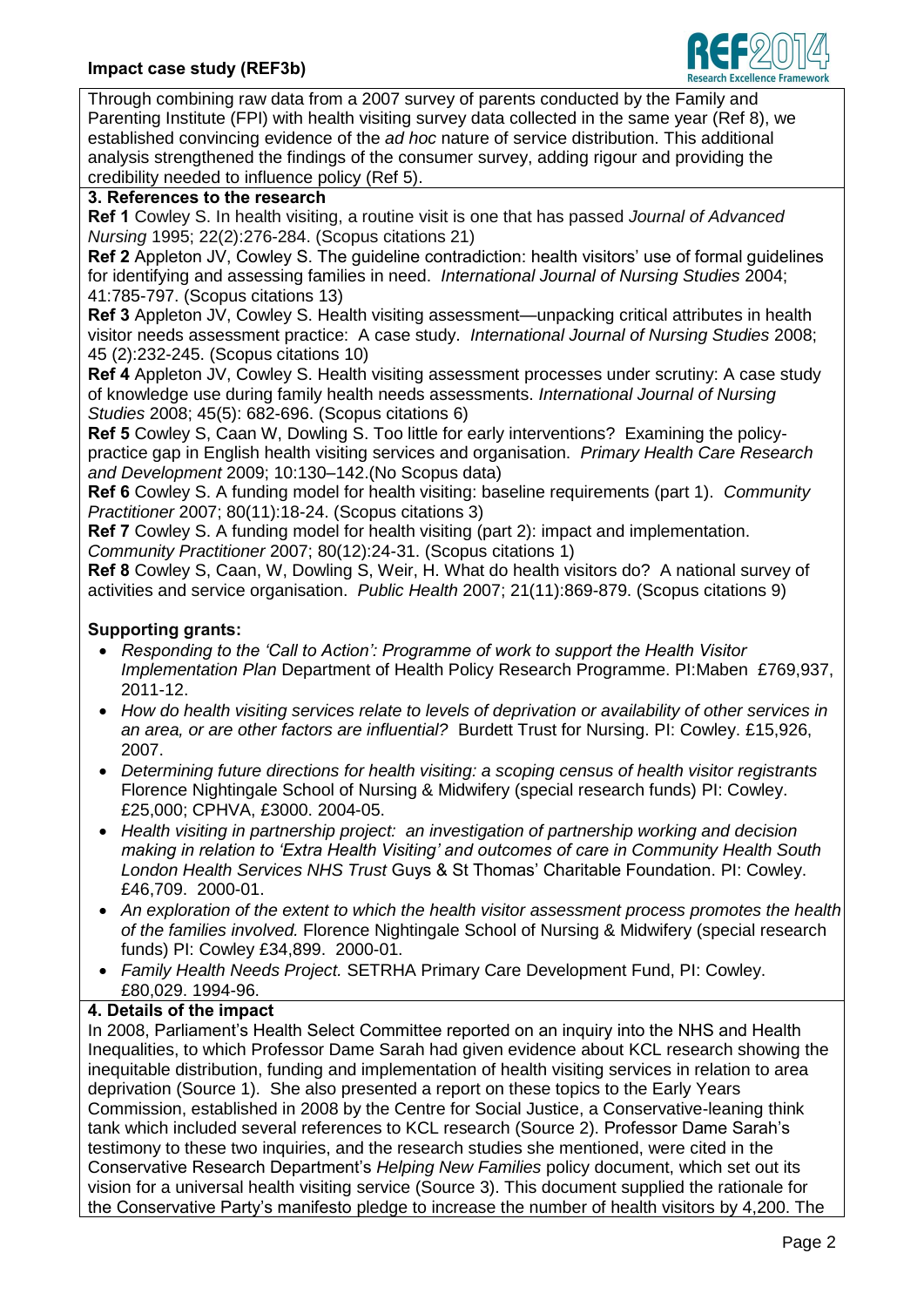### **Impact case study (REF3b)**



manifesto pledge was carried forward by the new Coalition government and included in its 2010 Spending Review, despite the general commitment to a 20% reduction in public spending.

The KCL research studies underpinning Professor Cowley's report also provided core evidence for the UK Public Health Association's (UKPHA) report *Health Visiting Matters*, which was developed in collaboration with Professor Cowley and launched at the House of Commons in November 2009 (Source 4). The UKPHA was an independent voluntary organisation that acts as an information platform to support people working in public health, now part of the Faculty of Public Health. *Health Visiting Matters* discussed a number of challenges including the need for secure funding, criteria for best practice, a stronger evidence base for health visiting and future options for employment, education and recruitment.

The Community Practitioners' and Health Visitors' Association (CPHVA) was also very active in lobbying prior to the 2010 election, and some of its publications are cited in *Helping New Families*. As part of the Department of Health's *Action on Health Visiting* programme set up in 2009, the CPHVA published a report entitled *Getting it right for children and families: Defining research to maximise the contribution of the health visitor*. That report cited several KCL studies as instances of good practice (for example Cowley et al, 2007 is discussed as an existing data source available to influence health visitor service development )(Source 5) Additionally, in its document *Exploring the role of the Health Visitor and the Registered Nurse in the Health Visitor Team and the Health Visiting Service* (Source 6) the CPHVA drew on KCL findings regarding health visiting assessment processes to recommend that, while registered nurses could contribute to the health visiting service, their role should not go beyond the boundaries of their training.

The interim workforce/funding and caseload weighting models developed at King's led to widespread acceptance of the need for more health visitors and for their numbers to be distributed equitably. These models have been used in a number of local Trusts and by at least three Strategic Health Authorities (East of England, North West, London) (Source 7). This was the 'public face' of KCL work, which became known through the policy evidence outlined above, but which drew on a far wider body of knowledge and understanding about health visiting developed over two decades of research. Our standing in this field was summarised in a local authority scrutiny review of health visiting as follows: *'The reason that Prof Cowley's model has been chosen is that she is the academic who has nationally done the most work in this field and is always quoted in the work by e.g. Commons Select Committees etc.,'* (Source 8, para 107 page 31).

It is arguable, therefore, that the government's commitment to expanding the health visiting workforce was influenced by the whole body of research at King's. The significance of Professor Cowley's work in this field was noted in her DBE citation, where the academic research she led was described as having, "c*reated the evidence base for modern health visiting. She has ensured that this research has been translated into practice to improve health outcomes for children, families and communities and has been an especial champion for the most vulnerable families."* 

Once in power, the Coalition government developed its own *Health Visitor Implementation Plan* (Source 9), aimed at growing the workforce, mobilising the profession and aligning delivery systems. This report heavily cited KCL research regarding the health visitor's 'journey' with a client and how best it should be initiated and developed, and the need to retain health visiting services in forms that would help people most in need. To support the plan, the DH Policy Research Programme commissioned researchers at KCL to undertake a programme of research into the provision of health visiting services under the leadership of Professor Jill Maben (Professor of Nursing Research 2011-present; Senior Research Fellow 2007-2011.) and Professor Cowley. Outputs from this programme included a literature review which confirmed the findings from KCL research on the importance of service organisation and the skills, attributes and values of health visitors in promoting access to and uptake of the service (Source 10).

In February 2013 according to the NHS Information Centre for Health and Social Care, 1000 more health visitors had been employed (now 9113) than the baseline figure at May 2010 (Source 11).